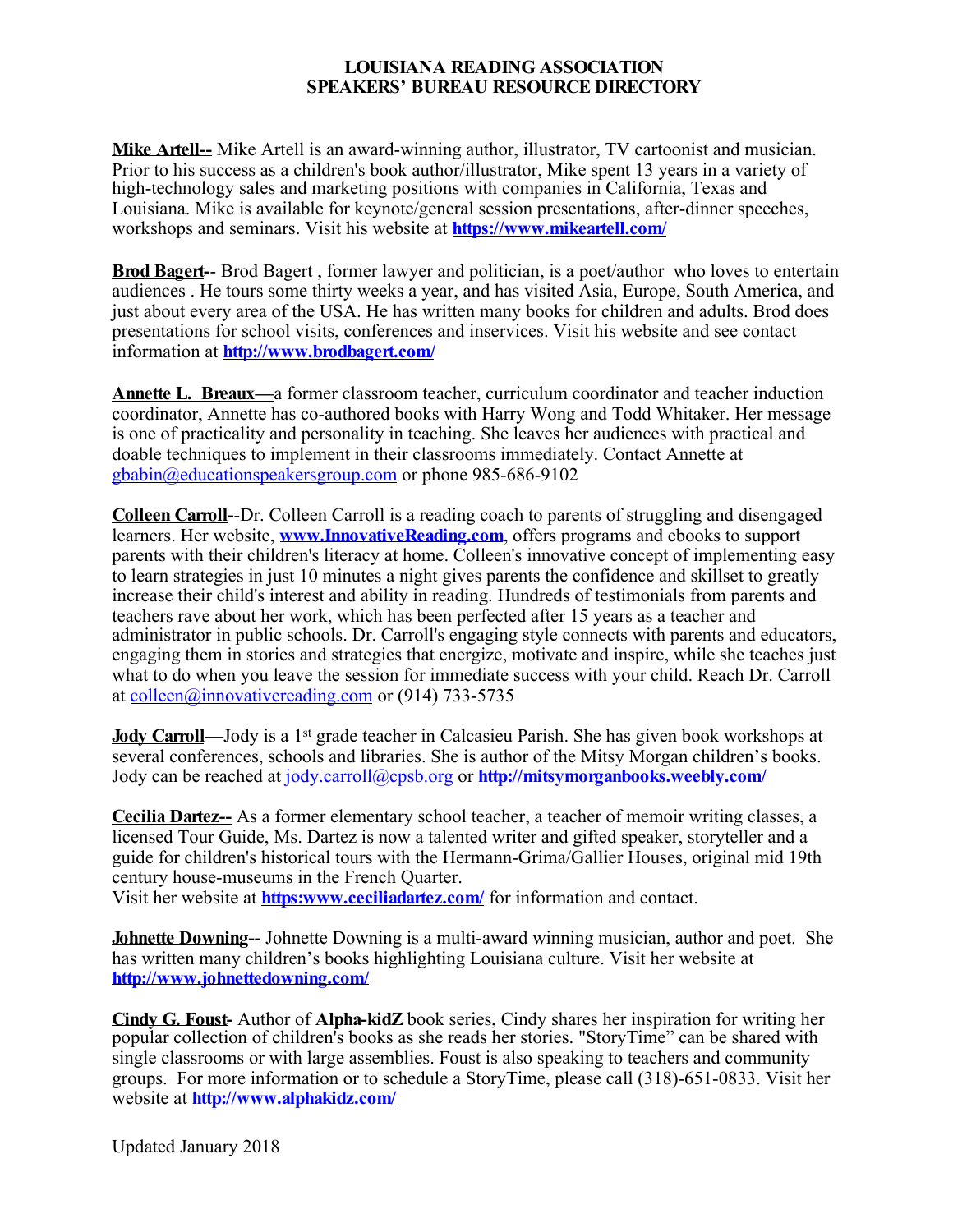**Stacey Hodges**--Currently a 2nd grade teacher at Rollins Place Elementary School in Zachary, LA, Stacey is teaching math, science and social studies. Stacey loves to integrate reading, writing, technology, and art into everything. She has been teaching for 12 years. She is a Seesaw Ambassador and a Certified National Geographic Educator. She is married, has 2 boys and 1 grandson. She loves baseball, football, Christmas and DISNEY!! Contact Stacey at Stacey.hodges@zacharyschools.org phone 225-937-4223 or Twitter--@stacey4008 Topics--Arts integration, Seesaw (digital portfolios), Genius Hour, technology integration, Reader's/ Writer's workshop, class books.

**Lisa Holliday, M.Ed.** - Lisa currently serves Washington Parish as a literacy coach. She previously taught elementary and primary grades and has experience and expertise on classroom management, collaborative classroom conversations, building relationships, and leadership. She has presented at the annual LRA State Conference and LRA Leadership Meetings as well as school and district professional development events. She is actively pursuing a doctorate in Education and spends her free time with her three lovely daughters. She would love to visit your council or organization to share her passion for educational relationships. She can be contacted via email at <u>lisagayle0405@gmail.com</u> or phone at (985) 241-1280.

**Joan Pace Kennedy** - Joan is a retired librarian from Washington Parish Council, a former president of the Louisiana Reading Association and a published author. Joan speaks on *Using Books to Promote Early Literacy*…emphasizing reading for meaning, promoting oral language, and demonstrating the joy of books. She also speaks of *Integrating Poetry in the Curriculum*… using poetry to motivate, inspire, and develop a love of reading and writing. Joan's email address is *ikennedy@rcsaccess.net* and her phone number is 985-986-2949.

**Louisiana Crawfish-Man "Mystery Author"** - Louisiana Crawfish-Man says--"Reckon it was 1977 when the the idea popped inside my head to give children 'never ending' stories written by my heirs before I leave this world. So I made up, wrote, sketched, self published and peddled darn near 200,000 books, most are the truth, mainly." You can view his 18 book **Tales From The Atchafalaya Collection** at **littlecajunbooks.com** Louisiana Crawfish-Man "Mystery Author" provides workshops on "Snake Method" of Writing, Digital Illustration, Publishing, and Internet Marketing. To contact him call 337-229-8455.

**Brandie McNabb--**Brandi is a past LRA president serving from 2014-2016. She is a second grade teacher who is Nationally Board Certified. She has presented at national (ILA and NCTE), state (LRA), and local (ZARC) conferences. An article on incorporating the Arts in the ELA classroom was published in *Literacy Today*. She is passionate about making reading and writing fun for kids. She is a Seesaw Ambassador and would love to teach others how to effectively use this platform in their classrooms. Email Brandie at brandieteach $@g$ mail.com for possible events or specific topics.

**Lenell Levy Melancon--**Lenell is an intuitive spiritual healer, Reiki Master, Tai Chi/Qigong and Yoga teacher, artist, actress, author, and most important of all, mother. After a near-death experience, Lenell realized her heart's true purpose in this life is to empower others to take responsibility for their own health and well-being. She has taught "Passionate Awakening" workshops and intuition development classes. Now she empowers children through her first children's book **Tootles the Turtle Tells the Truth***.* Find more information about and contact information for Lenell at **www.TeamTootles.org**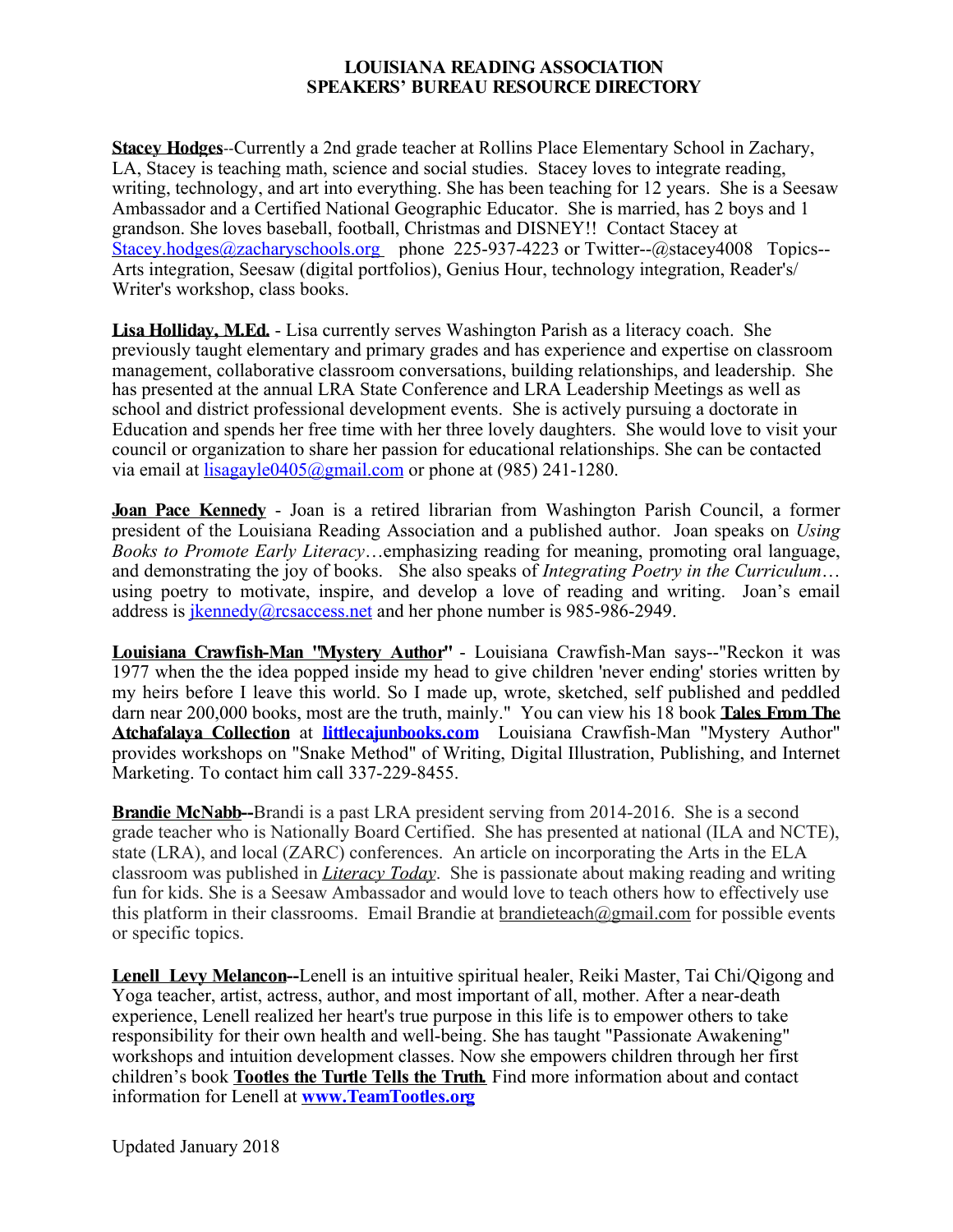**Ken Oertling--** Ken is Executive Director of Secondary Schools in St. Charles Parish Public School System. He is currently working on a Doctoral program in Education Leadership at Southeastern Louisiana University. Ken has led the following trainings within school: *Common Formative Assessments*, *Unwrapping Standards*, *Data Teams*, *Content Literacy*, *Text Marking, Think Aloud, Cultural Diversity*, *Technology in the Science Classroom*, *Classroom Management*, and *Working on the Work*. He has been recognized with many awards including Louisiana High School Principal of the Year, 2014-15, and his school was the recipient of the IRA 2015 Exemplary Reading Program Award for Louisiana, 2015. Ken is an exceptional educator. He can be contacted at 985-758-1303.

**Leif Pedersen—**Leif has been a big band singer for almost 40 years, has been a professional fundraising executive for the last 25 years. He is one of Louisiana's new children's authors and is a member of the Society of Children's Book Writers and Illustrators. Leif's first book, **The Adventures of the Swamp Kids: The Missing Chord** was published in the fall of 2013. He now has published 5 books in the series about the Swamp Kids. His newest book **Bayou Santa** was published in 2017. He would love to share his books with you. Call Leif at 985-774-4433. Visit his website at **www.theswampkids.com**

**Rickey Pittman-** Rickey Pittman "Bard of the South" is a songwriter, story teller, author and folksinger. He has written numerous childrens books such as **Rio Grande Valley ABC Book,** and **The CajunAlphabet.** Rickey Pittman would love to entertain and educate your group through storytelling and songs. Some of his presentations include :**Songs & Stories of Acadiana and Louisiana, The Scots and Irish, and America's WarBetween the States 1861-1865.** Check out Rickey's website: **http://www.bardofthesouth.com/** for details on his presentations, stories and songs. Contact Rickey at cell 318-547-2906 or Facebook: Rickey E. Pittman

**Patricia Reece-**Patricia Reece is currently a teacher in Slidell, Louisiana. Patricia has always had a passion for writing, especially rhyming books for children. As a teacher, Patricia was always looking for books that both captured students' attention while also teaching valuable lessons. A victim of bullying herself, Reece was thrilled to write "**Bernice**", a book designed to help children deal with this serious topic. When she is not writing, Patricia enjoys spending time with family and staying involved in the community. Her website **http://www.bernicebook.com/** is full of beautiful illustrations from her book. Contact Patricia through her website, or email her at bernicebook1@gmail.com

**Dee Scallan**—Dee is the author of *Crawfish Tales, the Moby Pincher stories*. She speaks to teacher groups on such topics as We Want to be Authors (project and the results), Motivating Young Children to Read, How I Became an Author and Why, If You Can Read, You Can do Anything, Helping Children Comprehend What They Read, How Literacy Can Help Children Fight Obesity, Putting Fun into Reading, Follow Your Dreams—Age is not a Factor, and An Interactive Reading/Song Performance with Educators. Her website is **www.mobypincher. com** and her email is dscallan@comcast.net.

**J. Steven Spiers—**Steve is a third grade teacher in Slidell and a Louisiana children's book author. His first storybook, **Three Little Shrimp** is a delightful tale of three little shrimp in the gulf. It is beautifully illustrated, too. **The Oak Tree**, published in 2015, is a story of love and hope in the midst of disaster. Steve would love to share his books and tell you what else he is working on. Visit his website **http://jstevenspires.com/** for contact information and events.